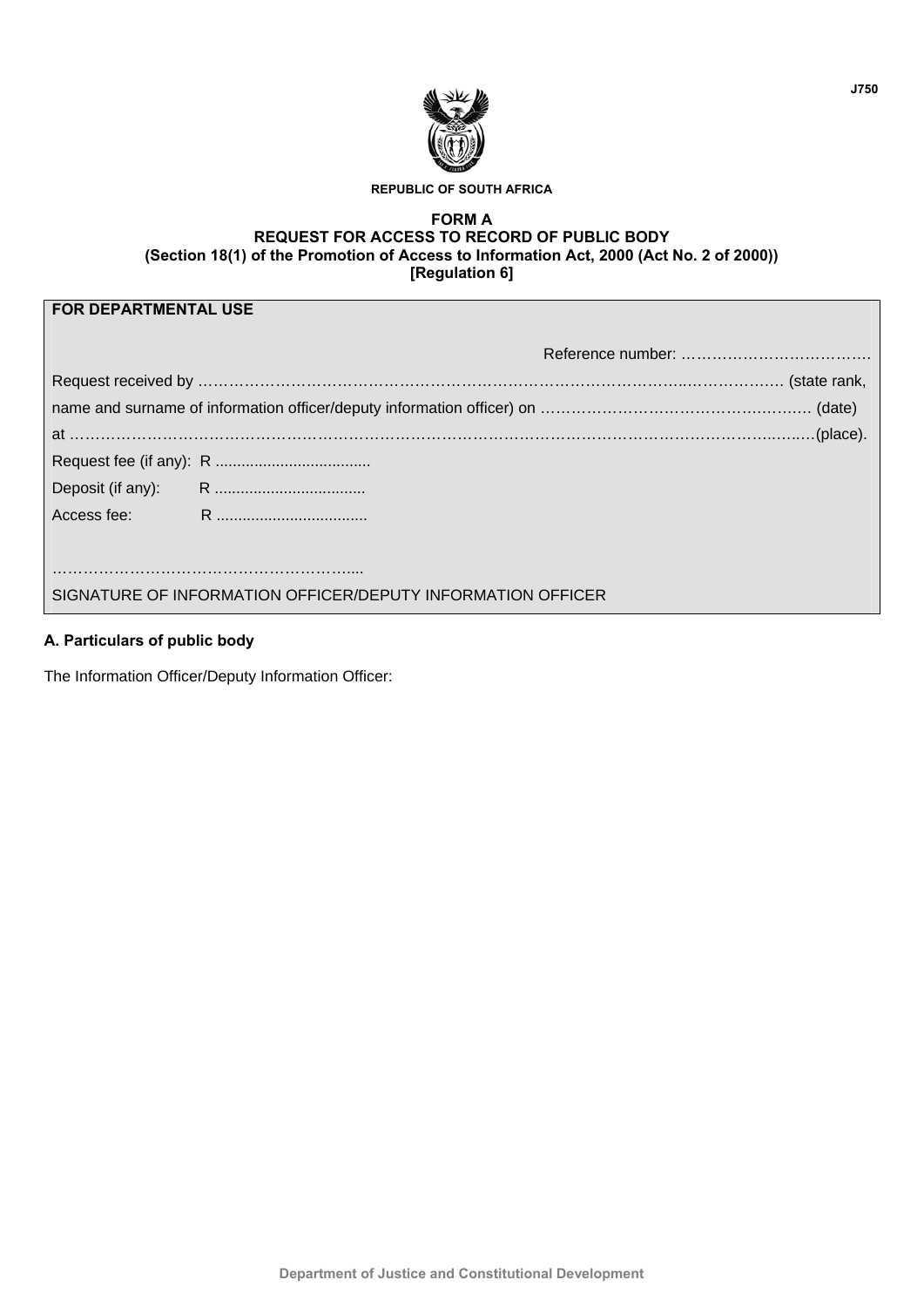## **B. Particulars of person requesting access to the record**

| (a) The particulars of the person who requests access to the record must be given below.<br>(b) The address and/or fax number in the Republic to which the information is to be sent, must be given.<br>(c) Proof of the capacity in which the request is made, if applicable, must be attached. |  |  |  |  |  |  |  |  |  |  |  |
|--------------------------------------------------------------------------------------------------------------------------------------------------------------------------------------------------------------------------------------------------------------------------------------------------|--|--|--|--|--|--|--|--|--|--|--|
|                                                                                                                                                                                                                                                                                                  |  |  |  |  |  |  |  |  |  |  |  |
| Full names and surname:                                                                                                                                                                                                                                                                          |  |  |  |  |  |  |  |  |  |  |  |
| Identity number:                                                                                                                                                                                                                                                                                 |  |  |  |  |  |  |  |  |  |  |  |
| Postal address:                                                                                                                                                                                                                                                                                  |  |  |  |  |  |  |  |  |  |  |  |
| Telephone number:                                                                                                                                                                                                                                                                                |  |  |  |  |  |  |  |  |  |  |  |
| E-mail address:                                                                                                                                                                                                                                                                                  |  |  |  |  |  |  |  |  |  |  |  |
| Capacity in which request is made, when made on behalf of another person:                                                                                                                                                                                                                        |  |  |  |  |  |  |  |  |  |  |  |

# **C. Particulars of person on whose behalf request is made**

| This section must be completed ONLY if a request for information is made on behalf of another person.                                                                                                                                                                                                                                           |  |  |  |  |  |  |  |  |  |  |
|-------------------------------------------------------------------------------------------------------------------------------------------------------------------------------------------------------------------------------------------------------------------------------------------------------------------------------------------------|--|--|--|--|--|--|--|--|--|--|
|                                                                                                                                                                                                                                                                                                                                                 |  |  |  |  |  |  |  |  |  |  |
| Full names and surname:                                                                                                                                                                                                                                                                                                                         |  |  |  |  |  |  |  |  |  |  |
|                                                                                                                                                                                                                                                                                                                                                 |  |  |  |  |  |  |  |  |  |  |
|                                                                                                                                                                                                                                                                                                                                                 |  |  |  |  |  |  |  |  |  |  |
| D. Particulars of record                                                                                                                                                                                                                                                                                                                        |  |  |  |  |  |  |  |  |  |  |
| Provide full particulars of the record to which access is requested, including the reference number if that is known<br>(a)<br>to you, to enable the record to be located.<br>If the provided space is inadequate, please continue on a separate folio and attach it to this form. The requester<br>(b)<br>must sign all the additional folios. |  |  |  |  |  |  |  |  |  |  |
| 1. Description of record or relevant part of the record:                                                                                                                                                                                                                                                                                        |  |  |  |  |  |  |  |  |  |  |
|                                                                                                                                                                                                                                                                                                                                                 |  |  |  |  |  |  |  |  |  |  |
| 2                                                                                                                                                                                                                                                                                                                                               |  |  |  |  |  |  |  |  |  |  |
|                                                                                                                                                                                                                                                                                                                                                 |  |  |  |  |  |  |  |  |  |  |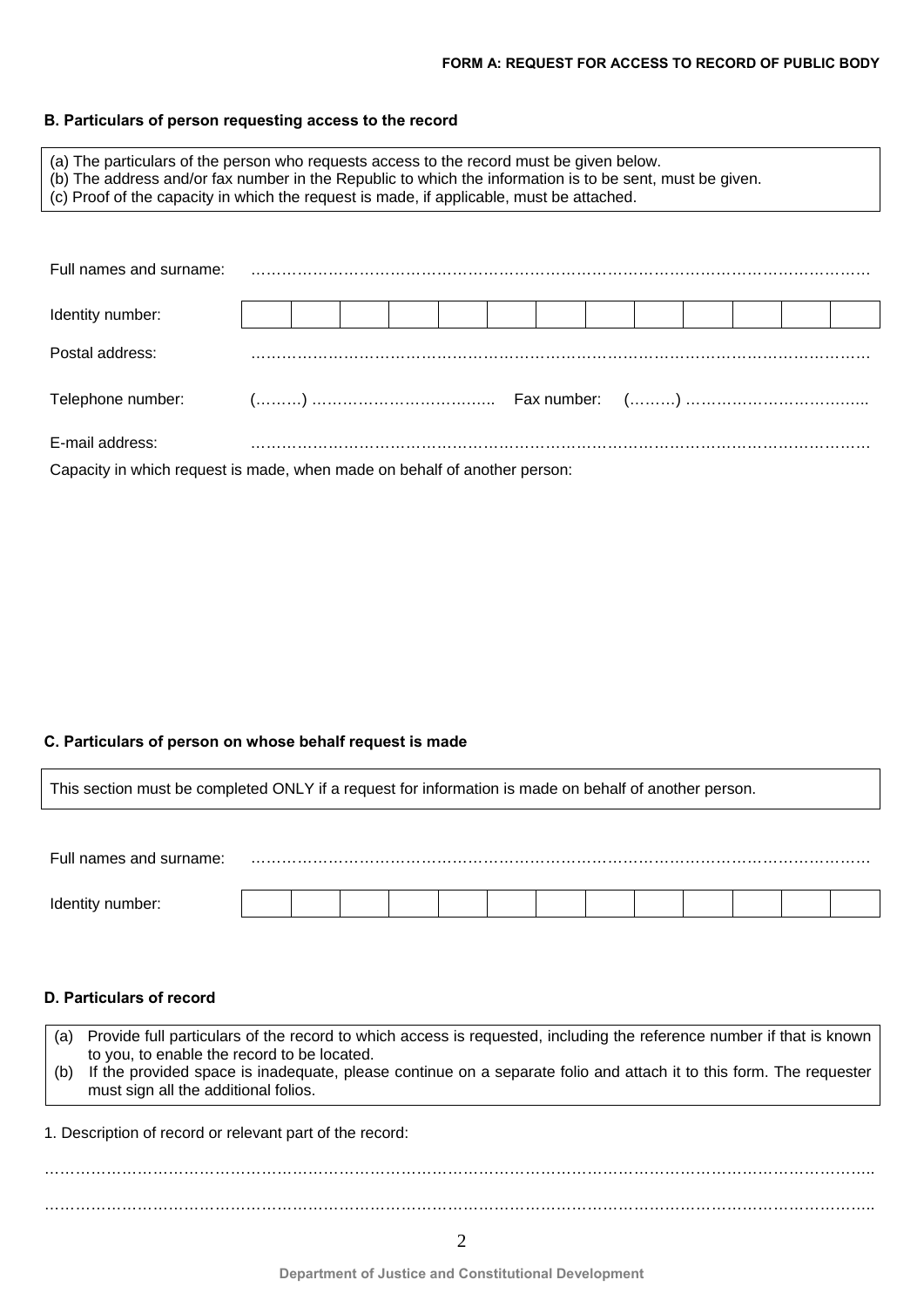2. Reference number, if available: …………………………………………………………………………………………………… 3. Any further particulars of record: …………………………………………………………………………………………………………………………………………….. ……………………………………………………………………………………………………………………………………………..

…………………………………………………………………………………………………………………………………………….. …………………………………………………………………………………………………………………………………………….. ……………………………………………………………………………………………………………………………………………..

# **E. Fees**

- (a) A request for access to a record, other than a record containing personal information about yourself, will be processed only after a request fee has been paid.
- (b) You will be notified of the amount required to be paid as the request fee.
- (c) The **fee payable for access** to a record depends on the form in which access is required and the reasonable time required to search for and prepare a record.
- (d) If you qualify for exemption of the payment of any fee, please state the reason for exemption.

Reason for exemption from payment of fees:

…………………………………………………………………………………………………………………………………………….. …………………………………………………………………………………………………………………………………………….. …………………………………………………………………………………………………………………………………………….. ……………………………………………………………………………………………………………………………………………..

# **F. Form of access to record**

If you are prevented by a disability to read, view or listen to the record in the form of access provided for in 1 to 4 below, state your disability and indicate in which form the record is required.

Disability: Form in which record is required:

Mark the appropriate box with an **X**.

NOTES:

- (a) Compliance with your request for access in the specified form may depend on the form in which the record is available.
- (b) Access in the form requested may be refused in certain circumstances. In such a case you will be informed if access will be granted in another form.
- (c) The fee payable for access to the record, if any, will be determined partly by the form in which access is requested.

| 1. If the record is in written or printed form:                                                                                               |                 |  |                      |  |                      |  |  |  |
|-----------------------------------------------------------------------------------------------------------------------------------------------|-----------------|--|----------------------|--|----------------------|--|--|--|
|                                                                                                                                               | copy of record* |  | inspection of record |  |                      |  |  |  |
| 2. If record consists of visual images -<br>(this includes photographs, slides, video recordings, computer-generated images, sketches, etc.): |                 |  |                      |  |                      |  |  |  |
|                                                                                                                                               | view the images |  | copy of the images*  |  | transcription of the |  |  |  |